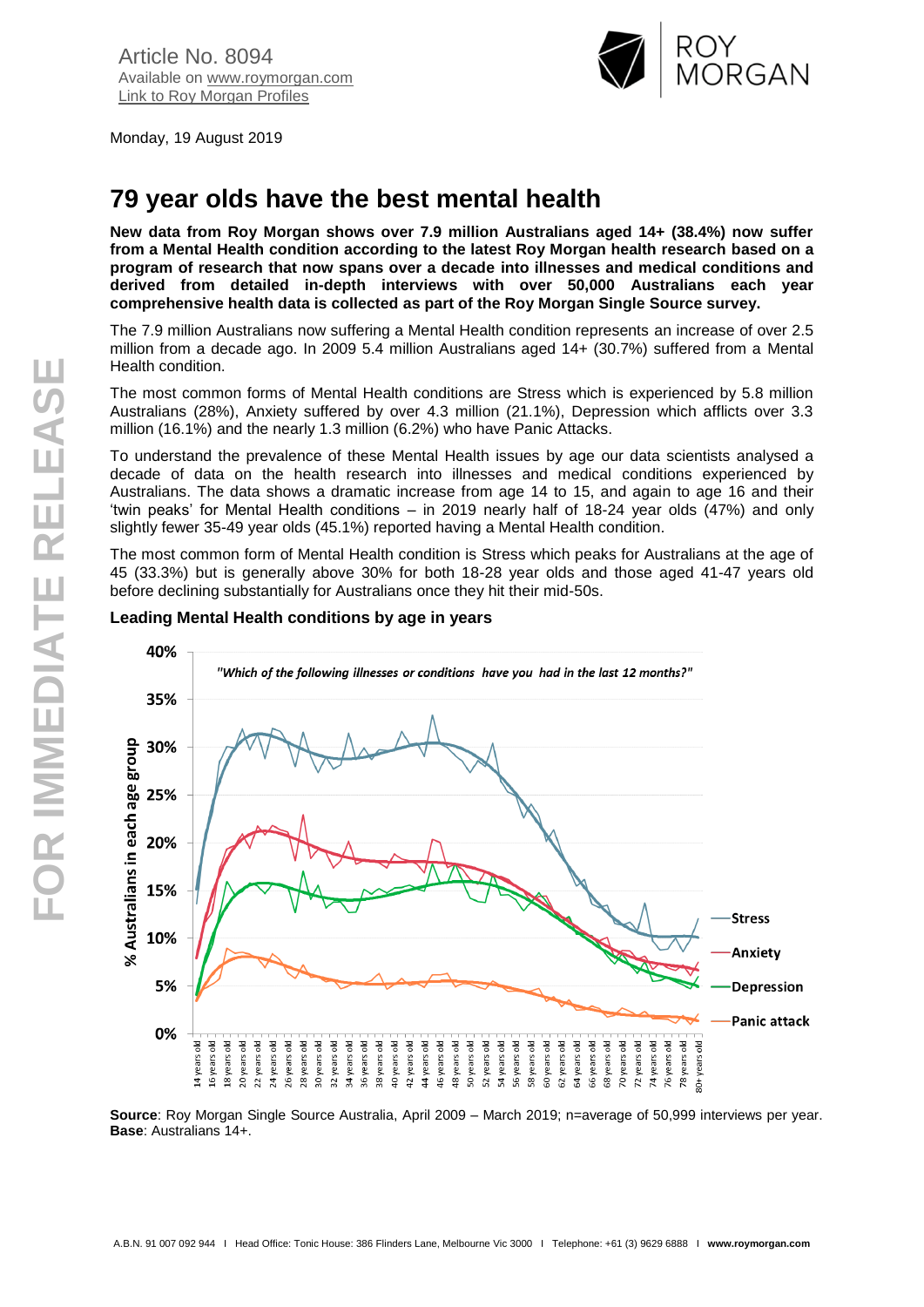Anxiety follows a similar pattern peaking at 22.9% for 28 year olds and generally above 20% for those aged 20-28 years of age declining slightly for people in their 30s and then re-appearing above 20% for those in their mid-40s before gently trending downwards past that age.

Rates of Depression are generally above 15% for those aged 18-30 years old and 36-49 years old with the condition peaking slightly later than for Stress or Anxiety at 48 years of age (17.8%).

In contrast, Panic Attacks are most common amongst younger Australians and peak in the first year of adulthood for 18 year olds (9%) before declining gently by age thereafter.

Perhaps surprisingly the Australians with the lowest rate of Mental Health conditions are in their late 70s before a slight uptick for those aged at least 80 years old.

#### **Mental Health issues increasingly impacting younger Australians**

A comparison of the prevalence of Mental Health conditions by age in years today with 2011 shows increases right across the age range.

The increases have been particularly steep amongst younger Australians with the 2019 'Mental Health conditions' trend-line crossing the 40% mark at only 17 years of age.

As well as being increasingly prevalent at younger ages Mental Health conditions are also a lingering problem for significantly more Australians in their 40s and 50s. The 2019 trend-line only dips back below 40% for those aged over 58 years of age.

# **Mental Health conditions by age in years: 2011 cf. 2019**



**Base**: Australians 14+.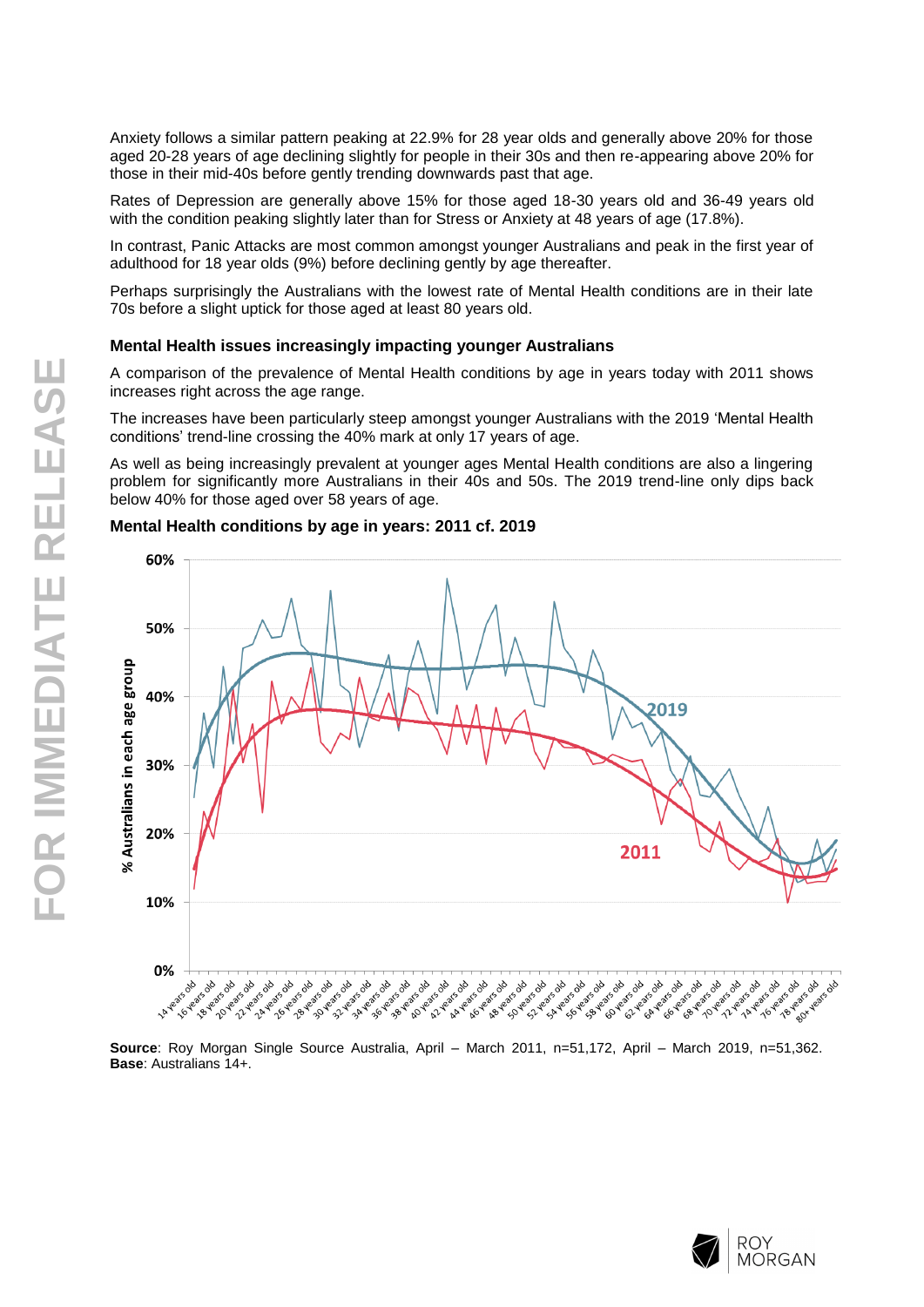### **Mental Health conditions this decade increase significantly across the board**

Analysing the full range of Mental Health conditions analysed by Roy Morgan shows substantial increases for all ten conditions measured during this decade.

The largest raw increase was for Anxiety which has more than doubled since 2011 with an increase of nearly 2.3 million to over 4.3 million Australians – an increase of 108.3%.

Stress increased by 1.6 million (+38.2%), Depression increased by almost 1 million (+41.2%) and Panic Attacks were up by over half a million (+73.7%).

Although from a smaller base there were even bigger percentage increases for Autism (+527%), Attention Deficit Disorder (+141.3%), Schizophrenia (+128.8%) and Obsessive Compulsive Disorder (+128.3%).



#### **Mental Health conditions 2019 cf. 2011**

**Source**: Roy Morgan Single Source Australia, April – March 2011, n=51,172, April – March 2019, n=51,362. **Base**: Australians 14+.

### **Michele Levine, CEO, Roy Morgan, says Mental Health problems have increased significantly over the last decade with 7.9 million Australians now reporting having a condition such as Stress, Anxiety, Depression, Panic Attacks or other conditions:**

*"Roy Morgan's extensive research into the health of Australians shows Mental Health conditions are increasing significantly across the spectrum, up over 2.5 million from a decade ago.*

*"By far the leading Mental Health conditions are Stress suffered by 5.4 million Australians (30.7%), Anxiety (21.1%), Depression (16.1%) and Panic Attacks (6.2%).*

*"A deep dive into the Roy Morgan data shows that Mental Health conditions increase significantly for older teenagers completing their secondary schooling and entering University, or the workplace, for the first time aged under 25 years old. There is a secondary peak for Australians in their 40s when many parents will themselves be living in a household with teenagers and dealing with living expenses including mortgage repayments and expensive secondary school fees.*



ROY **MORGAN**